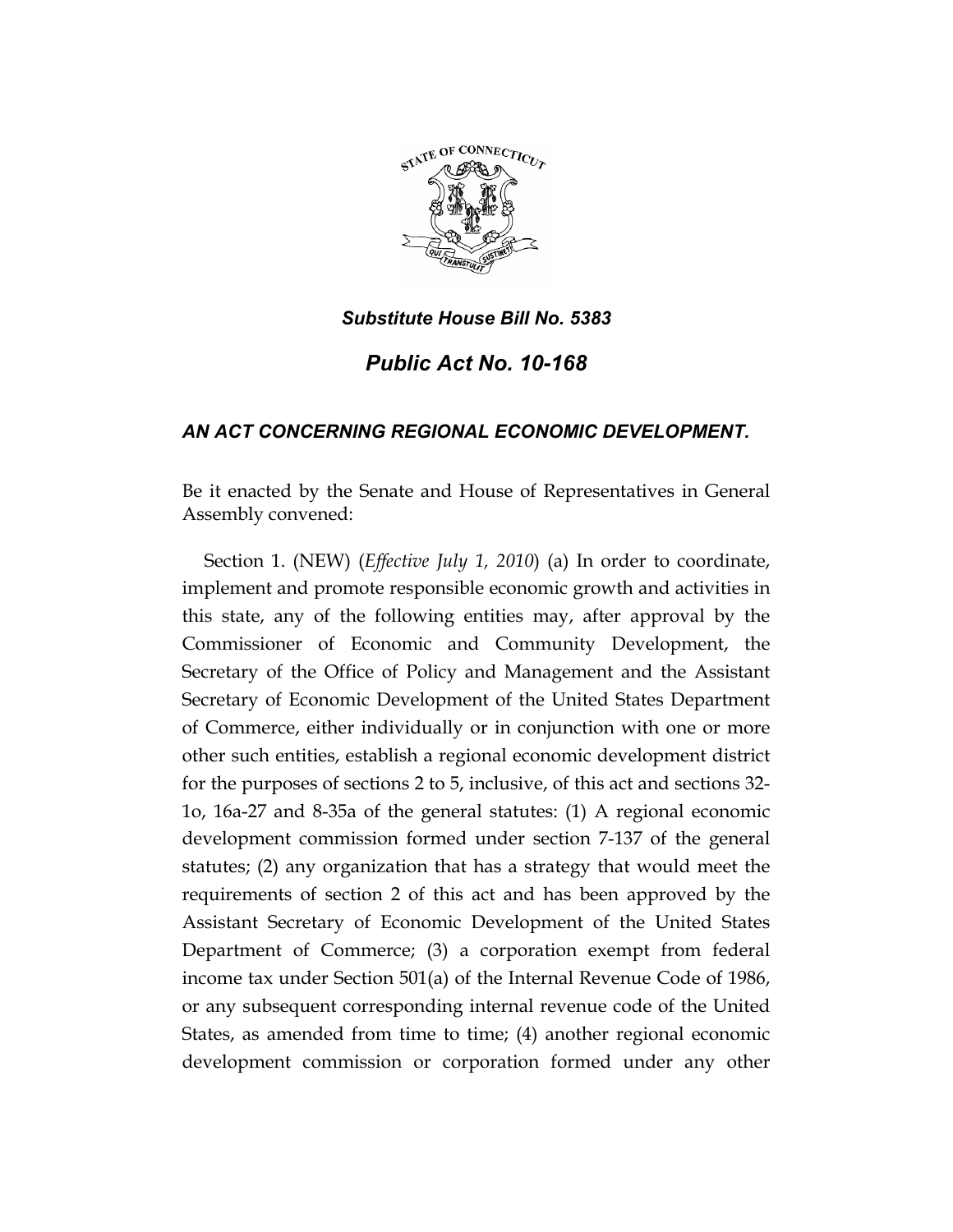provision of the general statutes or any special act; or (5) a regional planning organization, as defined in section 4-124i of the general statutes. The entity or entities establishing a regional economic development district shall provide for a board of directors of the district. Not more than eight regional economic development districts shall be established pursuant to this subsection.

(b) The boundaries of such districts shall encompass one or more planning regions, designated or redesignated pursuant to section 16a-4a of the general statutes, or, to the extent practicable, be contiguous with boundaries of former county government regions. Each regional economic development district established pursuant to this section shall comply with the distress requirement provisions of 13 CFR 301.3(a)(1).

Sec. 2. (NEW) (*Effective July 1, 2010*) (a) The board of directors of a regional economic development district shall comply with the provisions of 13 CFR 304.2 and shall prepare and approve a comprehensive economic development strategy for the district to address identified economic development problems in a manner that promotes economic development and opportunity and housing availability, fosters effective transportation access, improves workforce development, enhances and protects the environment, balances resources through sound management of development, and encourages responsible growth and development. A comprehensive economic development strategy shall contain:

(1) An analysis of economic and community development problems and opportunities, including incorporation of any relevant material or suggestions from other government-sponsored or supported plans;

(2) Background and history of economic development in the district, with a discussion of the economy, geography, population, labor force, resources and the environment;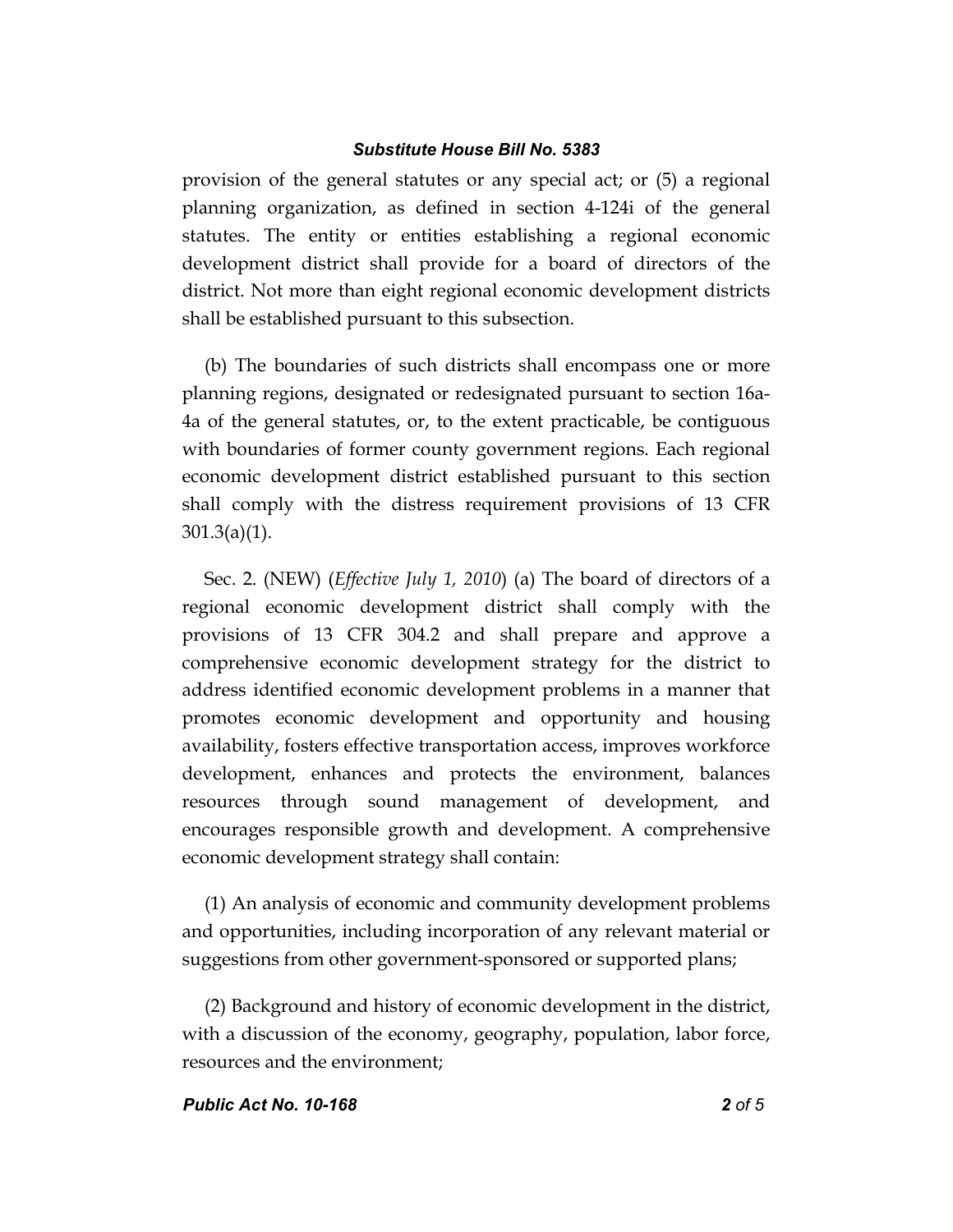(3) A discussion of community participation in the planning efforts for the strategy;

(4) The goals and objectives for (A) taking advantage of the opportunities in the district, and (B) solving the economic development problems of the district;

(5) A plan of action, including suggested projects to implement the goals and objectives set forth in subdivision (4) of this subsection; and

(6) Performance measures that will be used to evaluate whether and to what extent such goals and objectives have been met.

(b) Upon approving the comprehensive economic development strategy for a district, the board of directors of the district shall submit the strategy to each regional planning organization, as defined in section 4-124i of the general statutes, serving any portion of the geographical area of such district, except if such regional planning organization is not part of the regional economic development district pursuant to section 1 of this act. The regional planning organizations shall study the strategy and shall report their findings and recommendations thereon to the district not later than ninety days after the receipt of the strategy.

(c) After review and comment on the comprehensive economic development strategy under subsection (b) of this section, the board of directors of the district shall submit the strategy to the Commissioner of Economic and Community Development and the Secretary of the Office of Policy and Management. The secretary and the commissioner shall review the strategy and, not later than sixty days after receiving the strategy, shall either notify such board of directors of approval of the strategy or provide the board with recommendations for modifying the strategy for consistency with the state plan of conservation and development adopted pursuant to chapter 297 of the

*Public Act No. 10-168 3 of 5*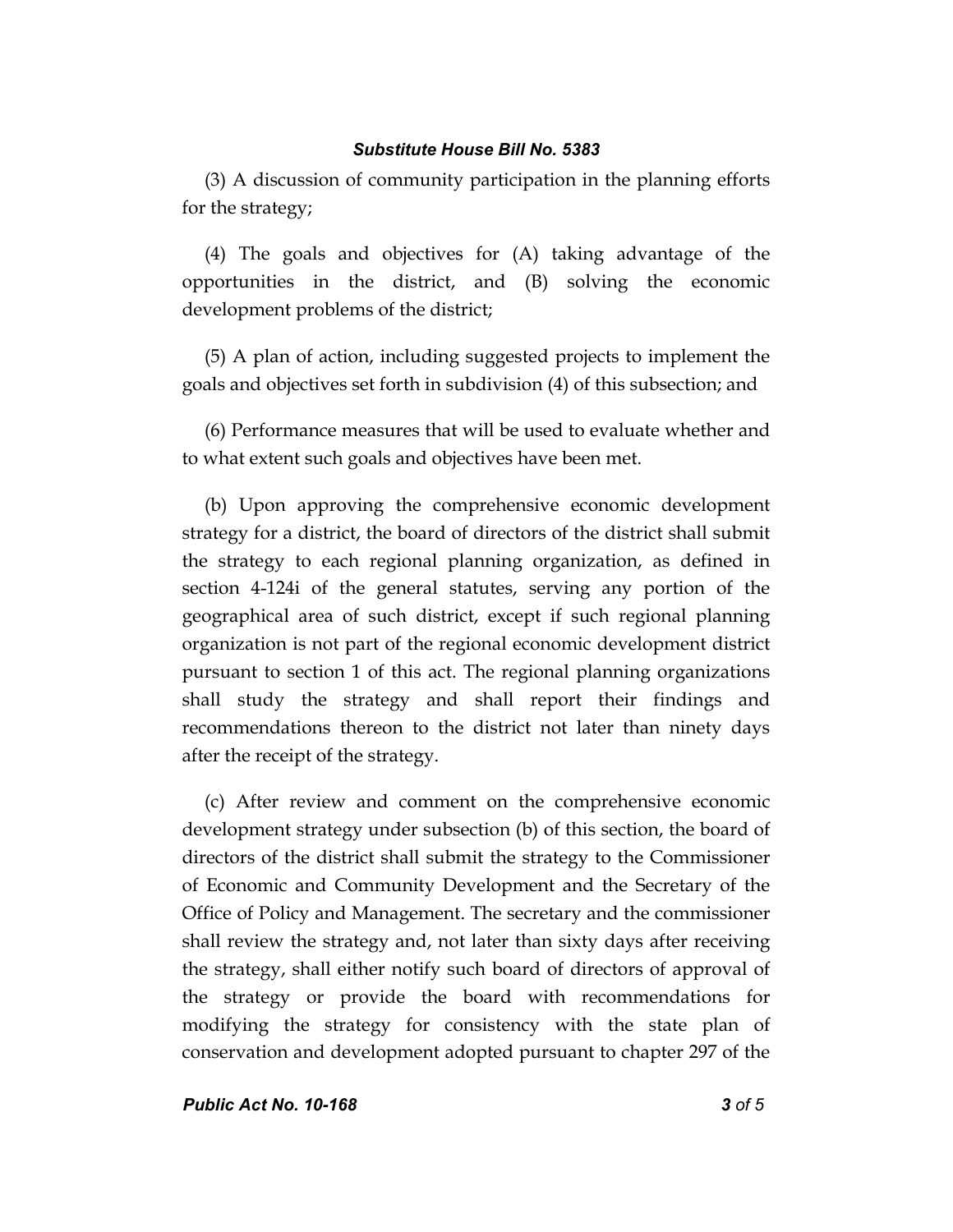general statutes and the state-wide comprehensive economic development strategy required under section 32-1o of the general statutes. If neither the commissioner nor the secretary notifies the board within such sixty days, the strategy shall be deemed to have been approved. If said commissioner or secretary recommends modifications, the board shall modify the strategy in accordance with such recommendations and resubmit the strategy for review in the same manner as for the original submission of the strategy.

(d) The board of directors of a regional economic development district shall, annually, report to the commissioner and the secretary on progress made in implementing the comprehensive economic development strategy. A new or revised strategy shall be developed at least once every five years. The board shall submit each new or revised strategy for review and approval in accordance with the same procedure as for a strategy under subsections (b) and (c) of this section.

Sec. 3. (NEW) (*Effective July 1, 2010*) (a) The boards of directors of regional economic development districts shall submit each adopted and approved comprehensive economic development strategy to the Commissioner of Economic and Community Development and to the Secretary of the Office of Policy and Management for review. Said commissioner and secretary may review and make recommendations to the regional economic development districts for consolidation of the comprehensive economic development strategies to encompass not more than eight regions for the entire state. After review by said commissioner and secretary and with the concurrence from the board of directors of the districts, the regional economic development districts may submit such strategy to the Assistant Secretary of the United States Department of Commerce for approval pursuant to 42 USC 3121 et seq.

*Public Act No. 10-168 4 of 5* (b) A board of directors of a state approved regional economic development district that adopts a comprehensive economic